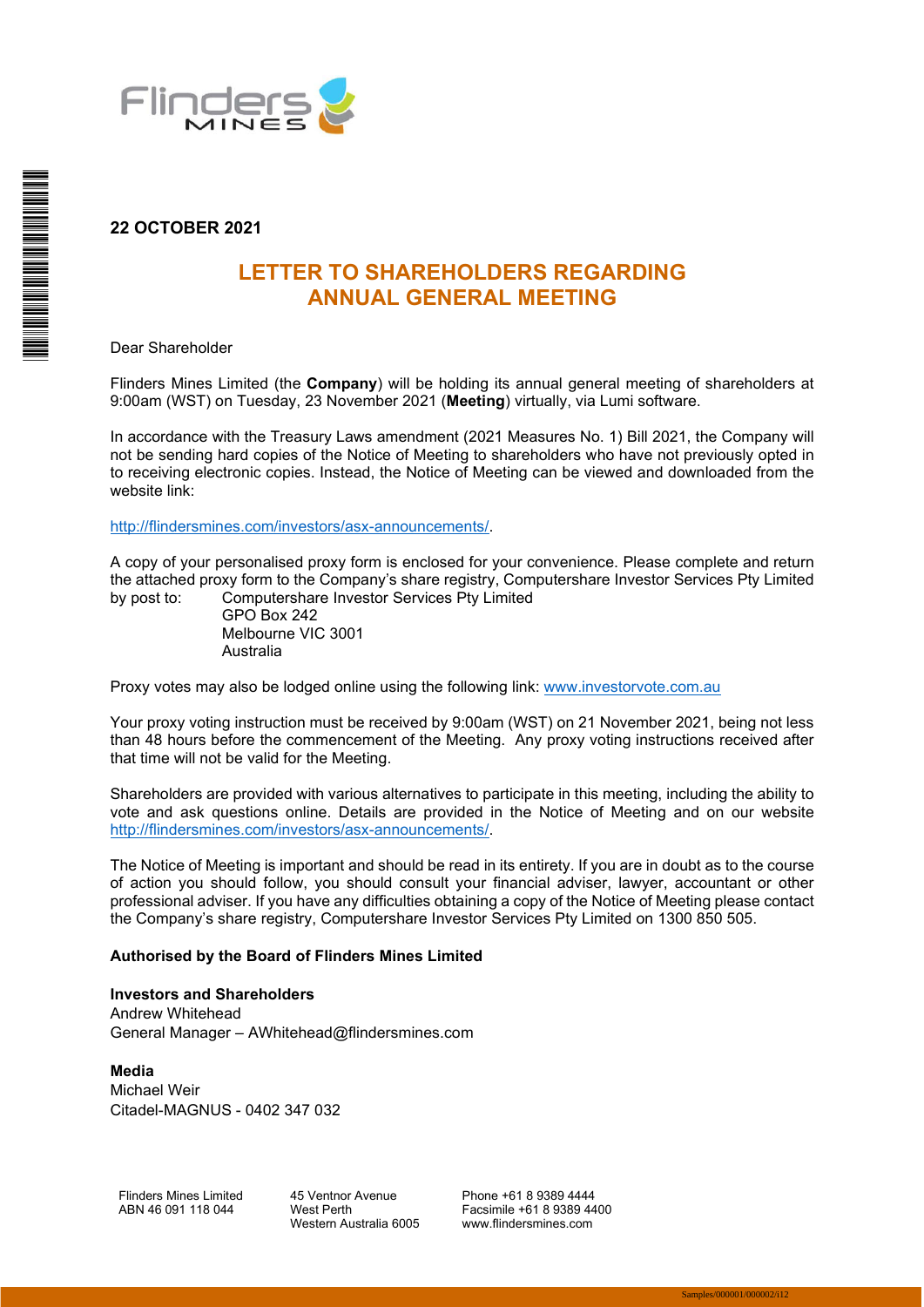

# Notice of Annual General Meeting

FLINDERS MINES LIMITED ABN 46 091 118 044

**Annual General Meeting to be held** 

**Online via the Lumi software platform\* on Tuesday, 23 November 2021 at 9.00 am (WST).**

\*In light of ongoing travel restrictions and potential restrictions on public gatherings arising from the COVID-19 pandemic that may be in place at the date of the Annual General Meeting, the Annual General Meeting will be webcast live online via the Lumi software platform. Shareholders are encouraged to attend, vote and ask questions online using their computer or mobile device by following the instructions outlined in this Notice of Annual General Meeting.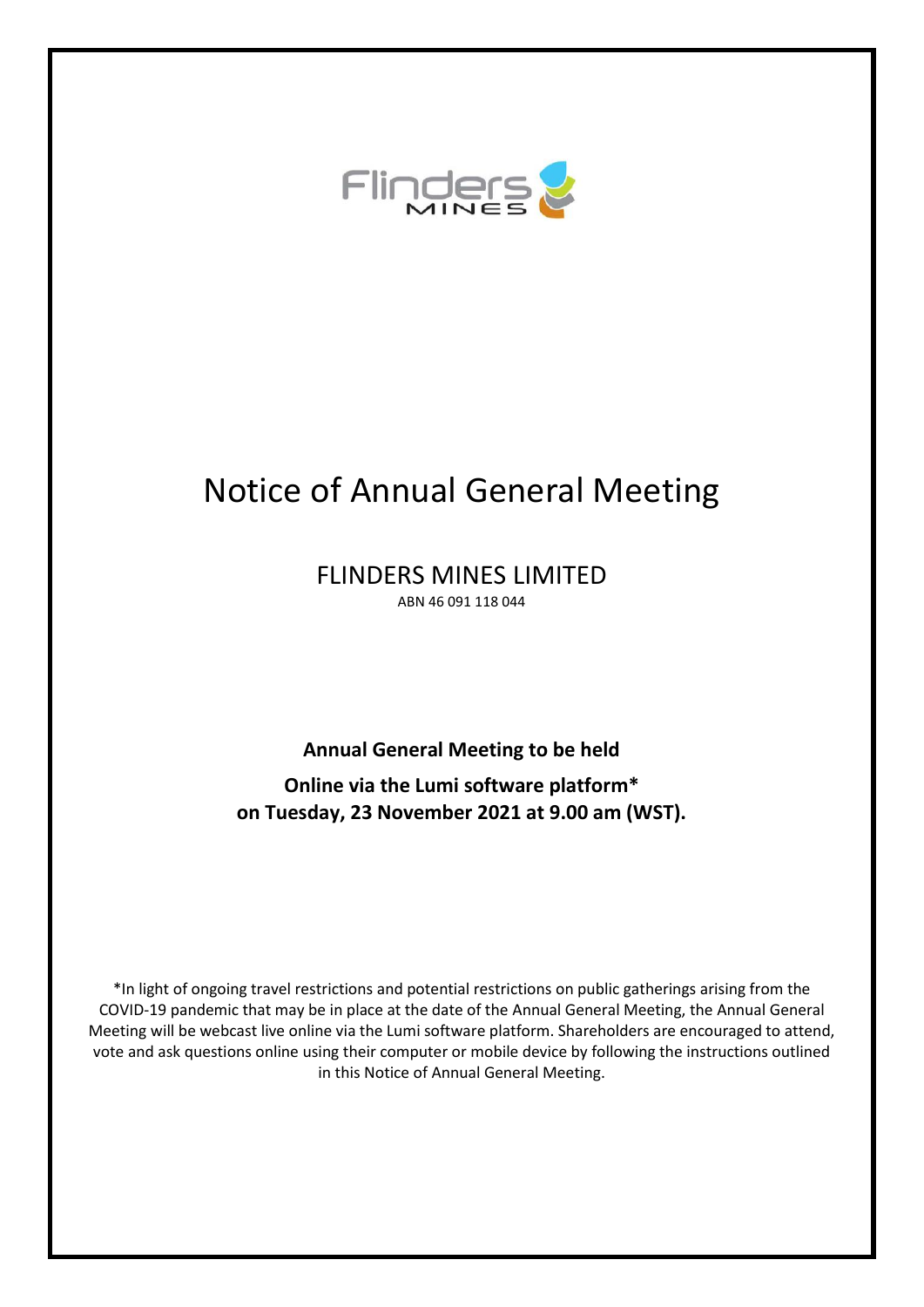## **NOTICE OF ANNUAL GENERAL MEETING**

Notice is hereby given that the Annual General Meeting of the shareholders of Flinders Mines Limited (the **Company**) will be convened at 9.00am (WST) on Tuesday, 23 November 2021, online via the Lumi software platform.

#### **Measures to deal with COVID-19**

In light of the ongoing COVID-19 pandemic and the potential for continued restrictions on physical gatherings, and to ensure the safety of Shareholders and other participants, we will be holding the meeting "virtually", with participants able to participate via an online platform using their computer or mobile device; and Shareholders and proxyholders able to ask questions and vote in real time, subject to the connectivity of their devices. This will be via video webcast, which will be live and in real-time. Our Non-executive Directors will also be online and available to answer questions.

Shareholders who wish to attend the Meeting will be able to participate in the Meeting via the Lumi software platform. Instructions on how to access the Lumi software platform are set out on page 14 of this Notice of Meeting.

The Company strongly encourages Shareholders to:

- (a) read this Notice of Annual General Meeting carefully;
- (b) vote by proxy following the instructions set out in this Notice of Annual General Meeting; and/or
- (c) participate in the Meeting via the Lumi software platform. Instructions on how to access the Lumi software platform are set out on page 14 of this Notice of Annual General Meeting.

Additionally, the Company will accept written questions in relation to the resolutions to be considered at the meeting at the same time.

We encourage you to complete and return the enclosed proxy form. The completed proxy form must be received by the Company at least 48 hours before the commencement of the meeting.

### **AGENDA**

#### **ORDINARY BUSINESS**

#### **ANNUAL FINANCIAL REPORT**

To receive and consider the Company's financial statements and reports of the Directors and the independent auditor for the year ended 30 June 2021.

*Note: there is no vote on this item.*

The annual report incorporating the financial statements is available at:

<http://flindersmines.com/investors/company-reports/>

#### **RESOLUTION 1 – ADOPTION OF THE REMUNERATION REPORT**

To consider and, if thought fit, pass the following non-binding resolution as an ordinary resolution:

"That, for the purposes of section 250R(2) of the Corporations Act and for all other purposes, the remuneration report *required by section 300A of the Corporations Act 2001 (Cth), as contained in the Company's Directors' report for the year ended 30 June 2021, be adopted."*

#### Voting exclusion

The Company will disregard any votes cast on Resolution 1 by or on behalf of a member of the Key Management Personnel details of whose remuneration are included in the Remuneration Report, or a Closely Related Party of such a member. However, the Company need not disregard a vote if: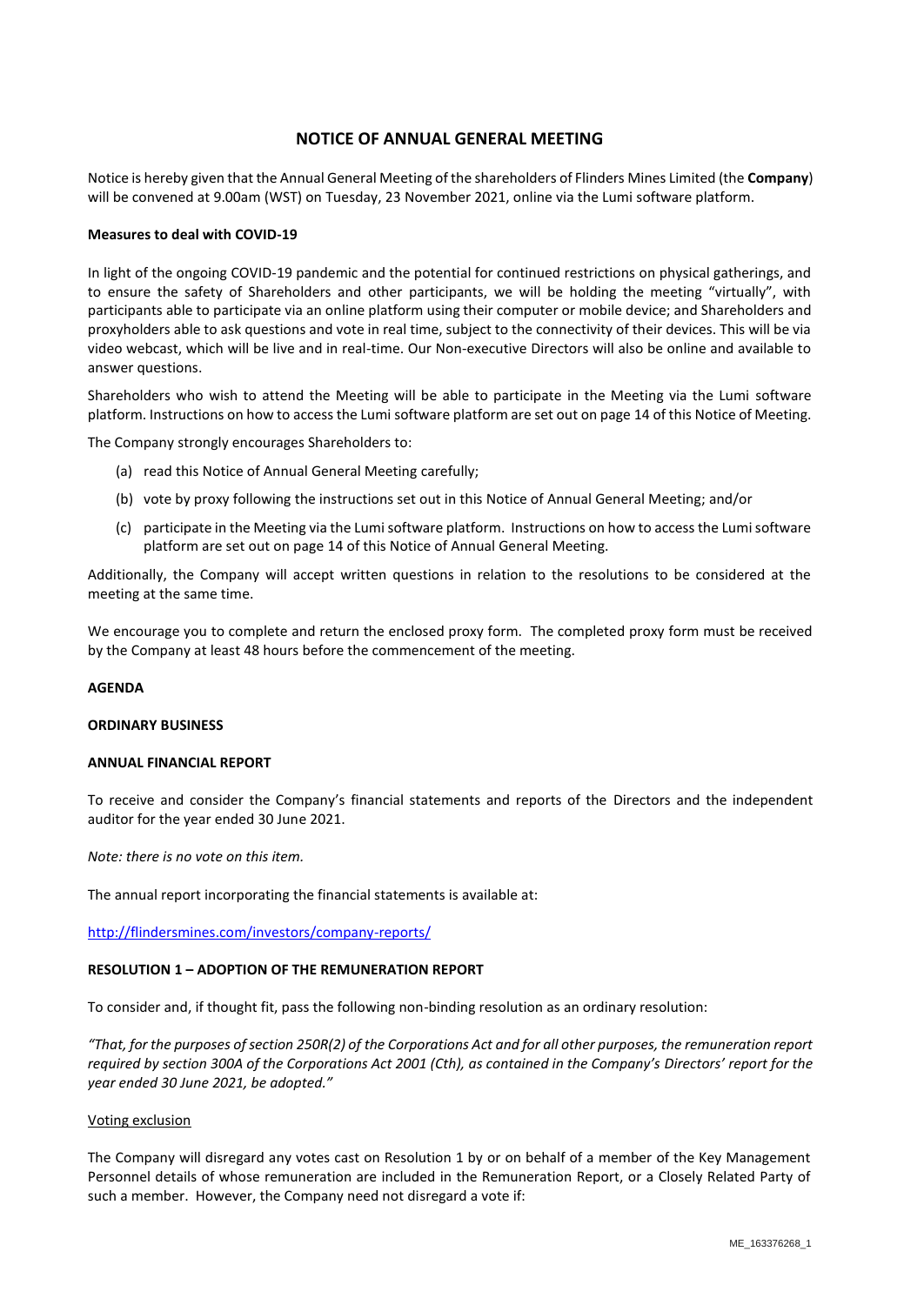- (a) it is cast by a person as a proxy appointed by writing that specifies how the proxy is to vote on the proposed resolution and it is not cast on behalf of a Restricted Voter; $1$  or
- (b) the proxy is the Chair of the Meeting voting an undirected proxy and the appointment expressly authorises the Chair to exercise the proxy even though the Resolution is connected directly or indirectly with the remuneration of a member of the Key Management Personnel.

Shareholders should note that the Chair intends to vote any undirected proxies in favour of Resolution 1. Shareholders may also choose to direct the Chair to vote against Resolution 1 or to abstain from voting.

If you are a member of the Key Management Personnel of the Company or a closely related party of such person (or are acting on behalf of any such person) and purport to cast a vote (other than as a proxy as permitted in the manner set out above), that vote will be disregarded by the Company (as indicated above) and you may be liable for an offence for breach of voting restrictions that apply to you under the Corporations Act.

*Note: the vote on this resolution is advisory only and does not bind the Directors or the Company.*

### **RESOLUTION 2 – ELECTION OF DIRECTOR MS AMY JIANG**

To consider and, if thought fit, pass the following resolution as an ordinary resolution:

*"That Ms Amy Jiang, having been appointed as an additional director of the Company on 5 March 2021, who retires in accordance with clause 48 of the Company's Constitution and being eligible and offering herself for election, be elected as a Director of the Company."*

### **RESOLUTION 3 – RE-ELECTION OF DIRECTOR MS CHERYL EDWARDES**

To consider and, if thought fit, pass the following resolution as an ordinary resolution:

*"That, for the purposes of ASX Listing Rule 14.5 and Clause 48 of the Constitution, Ms Cheryl Edwardes retires and being eligible, is re-elected as a Director of the Company."*

### **RESOLUTION 4 – REPLACEMENT OF CONSTITUTION**

To consider and, if thought fit, pass the following resolution as a special resolution:

*"That, for the purposes of section 136(2) of the Corporations Act and for all other purposes, approval is given for the Company to repeal its existing Constitution and adopt a new constitution in its place in the form of the document tabled at the Meeting and signed by the Chairman of the Meeting for identification purposes."*

### **RESOLUTION 5 – BOARD SPILL MEETING (CONTINGENT RESOLUTION)**

*Note – the following Resolution will only be put to the Annual General Meeting if at least 25% of votes cast on Resolution 1 (Adoption of Remuneration Report) are "against" that Resolution. If less than 25% of the votes cast on Resolution 1 are against that Resolution, then there will be no second strike and Resolution 5 will not be put to the Annual General Meeting.*

To consider and, if thought fit, pass the following resolution as an ordinary resolution:

*"That, for the purposes of section 250V(1) of the Corporations Act and for all other purposes:*

*(a) a meeting of the Company's members be held within 90 days of the date of this Annual General Meeting (Spill Meeting);*

 $1$  "Restricted Voter" means Key Management Personnel and their Closely Related Parties as defined in the glossary.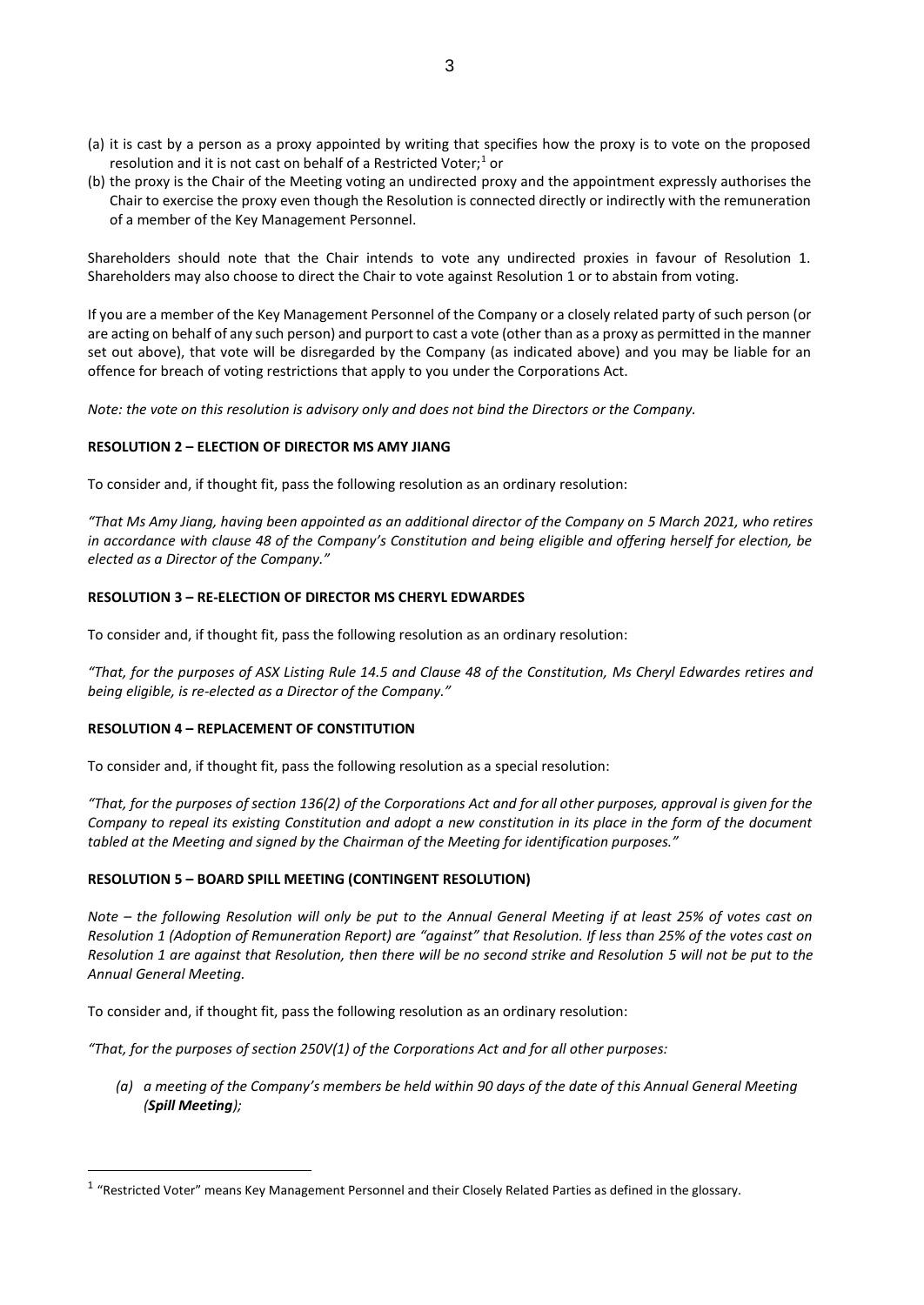- *(b) all of the Directors in office when the Board resolution to approve the Directors' Report for the financial year ended 30 June 2021 was passed who remain in office as Directors at the time of the Spill Meeting, cease to hold office immediately before the end of the Spill Meeting; and*
- *(c) resolutions to appoint persons to offices that will be vacated immediately before the end of the Spill Meeting be put to the vote at the Spill Meeting."*

#### Voting exclusion

The Company will disregard any votes cast on this Resolution:

- (a) by or on behalf of a member of Key Management Personnel as disclosed in the Remuneration Report;
- (b) by or on behalf of a Closely Related Party of a member of Key Management Personnel; and
- (c) as a proxy by a member of Key Management Personnel or a Closely Related Party,

unless the vote is cast as proxy for a person entitled to vote in accordance with a direction on the Proxy Form or by the Chair pursuant to an express authorisation to exercise the proxy.

Dated this 22nd day of October 2021.

#### **BY ORDER OF THE BOARD**

Joahryn

Sarah Wilson Joint Company Secretary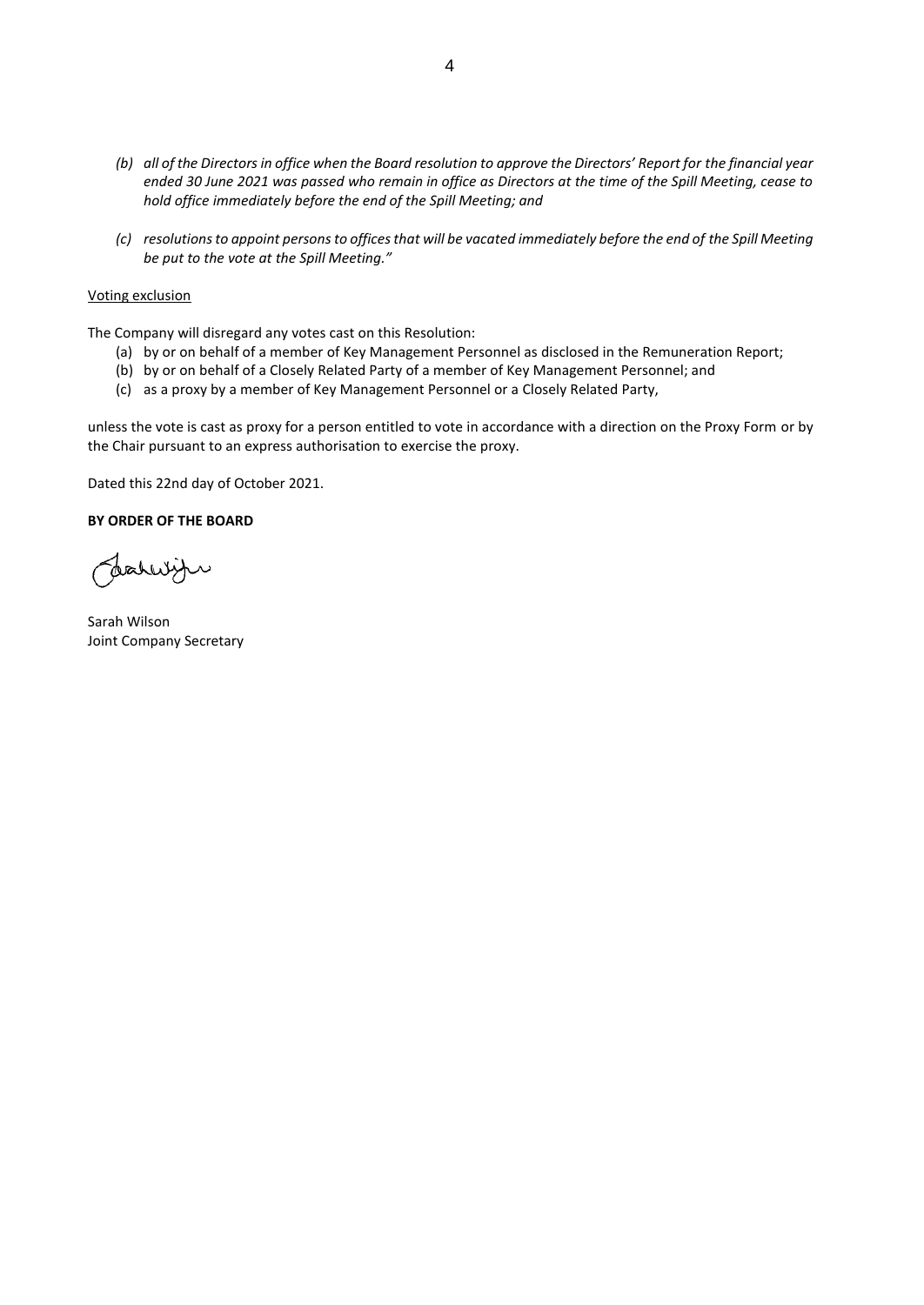# **FLINDERS MINES LIMITED**

ABN 46 091 118 044

#### **EXPLANATORY STATEMENT**

This explanatory statement accompanies and forms part of the Notice of Meeting and has been prepared to provide shareholders with material information to enable them to make an informed decision on the business to be conducted at the Annual General Meeting of the Company. Amongst other things, this explanatory statement provides shareholders with the information required to be provided to shareholders by the Corporations Act and the ASX Listing Rules.

The explanatory statement sets out an explanation of each of the resolutions to be put to shareholders. Shareholders should read this explanatory statement carefully before determining how to vote in respect of the resolutions.

#### **ANNUAL FINANCIAL REPORT**

The first item of the Notice is to receive and consider the annual financial report for the Company for the financial year ended 30 June 2021, comprising the financial statements and notes, together with the Directors' report and the auditor's report. No resolution is required in respect of this agenda item. However, it provides shareholders with the opportunity to ask questions of the Company's management and auditors in relation to the Company's results and operations for that financial year. The annual financial report may be found on the Company's website at: <http://flindersmines.com/investors/company-reports/>

#### **RESOLUTION 1 – ADOPTION OF THE REMUNERATION REPORT**

In accordance with section 250R of the Corporations Act the Company submits to shareholders for consideration and adoption by way of a non-binding resolution its Remuneration Report for the financial year ended 30 June 2021. The Remuneration Report is a distinct section of the Directors' report that deals with the remuneration of Directors and KMP of the Company and can be located in the 2021 Annual Report and also on the Company's website.

Shareholders will be given a reasonable opportunity at the Meeting to discuss the Remuneration Report.

Voting on the adoption of the Remuneration Report is for advisory purposes only and will not bind the Directors or the Company.

However, a company is required to put to its shareholders a resolution proposing the calling of another meeting of shareholders to consider the appointment of directors of the company (**Spill Resolution**) if, at consecutive annual general meetings, at least 25% of the votes cast on a remuneration report resolution are voted against adoption of the remuneration report and at the first of those annual general meetings a Spill Resolution was not put to vote.

At the Company's annual general meeting in 2020, 29.54% of the votes were cast against the resolution to adopt the Remuneration Report. Accordingly, if 25% or more of the votes cast at the Annual General Meeting on Resolution 1 are against that Resolution to adopt the Remuneration Report, then the Company will be required to propose a resolution (the contingent resolution set out as Resolution 5) to hold another general meeting within the following 90 days (**Spill Meeting**). If Resolution 5 applies and more than 50% of Shareholders vote in favour of it, then at the Spill Meeting all Directors (other than any Managing Director) will cease to hold office immediately before the end of the Spill Meeting but may, if eligible, stand for re-election at the Spill Meeting. Following the Spill Meeting, those persons whose election or re-election as Directors is approved would (together with the Managing Director) be the Directors of the Company. For further details see page 10 below.

#### **Recommendation of Directors**

The Directors recommend shareholders vote in favour of Resolution 1.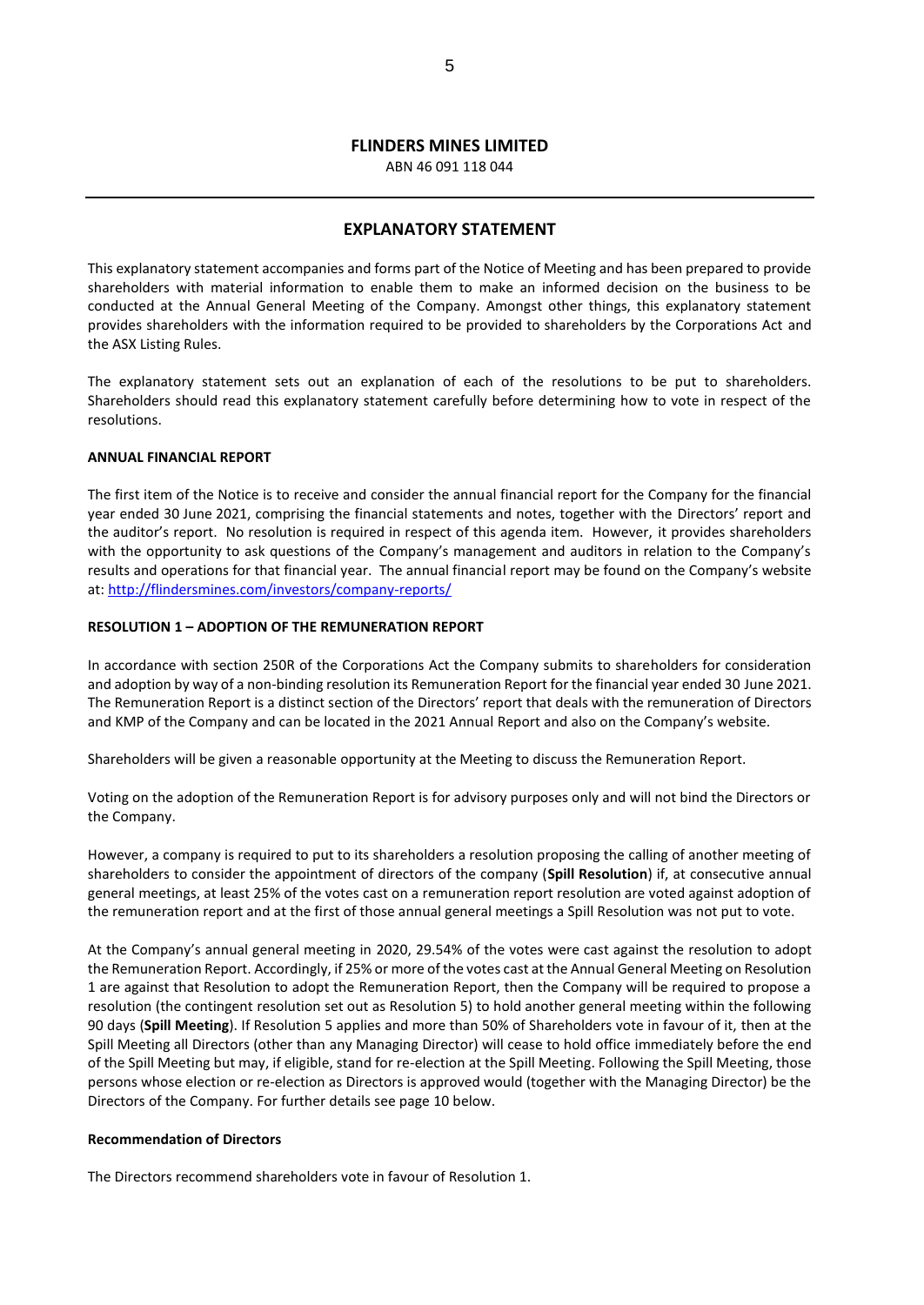#### **RESOLUTION 2 – ELECTION OF DIRECTOR MS AMY JIANG**

The Constitution allows the Directors to appoint at any time a person to be a Director either to fill a casual vacancy or as an addition to the existing Directors, but only where the total number of Directors does not at any time exceed the maximum number specified by the Constitution.

Pursuant to clause 48 of the Company's Constitution, any Director so appointed holds office only until the next annual general meeting and is then eligible for election by Shareholders but shall not be taken into account in determining the Directors who are to retire by rotation (if any) at that meeting.

Ms Jiang was appointed as a nominee Director of the Company's second largest shareholder, OCJ Investment (Australia) Pty Ltd on 5 March 2021.

In accordance with the Constitution, Ms Jiang retires and being eligible, seek election from shareholders. A brief summary of Ms Jiang's qualifications and experience follows.

#### **Amy Jiang**

Ms Jiang has more than 13 years' experience in management and corporate governance within the mining and resources sector.

Ms Jiang is currently company secretary and executive manager of OCJ Investment (Australia) Pty Ltd, the second largest shareholder of Flinders Mine Limited.

Ms Jiang is a member and graduate of the Australia Institute of Company Directors and an affiliate member of the Governance Institute of Australia. She holds a Bachelor of Arts (Management and Performance Studies) from The University of Sydney and is currently in her final year of a Juris Doctor at The University of Sydney. In addition, Ms Jiang is currently completing a Graduate Diploma of Applied Corporate Governance and Risk Management at the Governance Institute of Australia.

The Board does not consider Ms Jiang to be an independent Director.

#### **Recommendation of Directors**

The Directors (except Ms Jiang) recommend shareholders vote in favour of Resolution 2.

The Chairman of the Meeting intends to vote all available proxies in favour of Resolution 2.

#### **RESOLUTION 3 – RE-ELECTION OF DIRECTOR MS CHERYL EDWARDES**

Pursuant to clause 48.1.3 of the Company's Constitution, one third (or if that is not a whole number, the next lowest whole number) of the Directors (excluding the Managing Director of the Company) must retire at each annual general meeting and any Director for whom this would be the third annual general meeting since their last appointment. In addition, ASX Listing Rule 14.4 provides that an entity must hold an election of directors at each annual general meeting.

In accordance with clause 48.1.3 of the Company's Constitution and Listing Rule 14.5, Ms Edwardes has agreed to retire and being eligible, has offered herself for re-election. A brief summary of Ms Edwardes's qualifications and experience follows.

#### **Ms Edwardes**

Ms Edwardes was a Commissioner on the WA Football Commission and is a current member of the Foreign Investment Review Board. She is also a Company Director on a number of ASX Boards, private companies and notfor-profit associations. A solicitor by profession, Ms Edwardes is a former Minister in the Court Government with extensive experience and knowledge of WA's legal and regulatory framework relating to mining projects, environmental, native title, heritage and land access. During her political career, Ms Edwardes held positions as the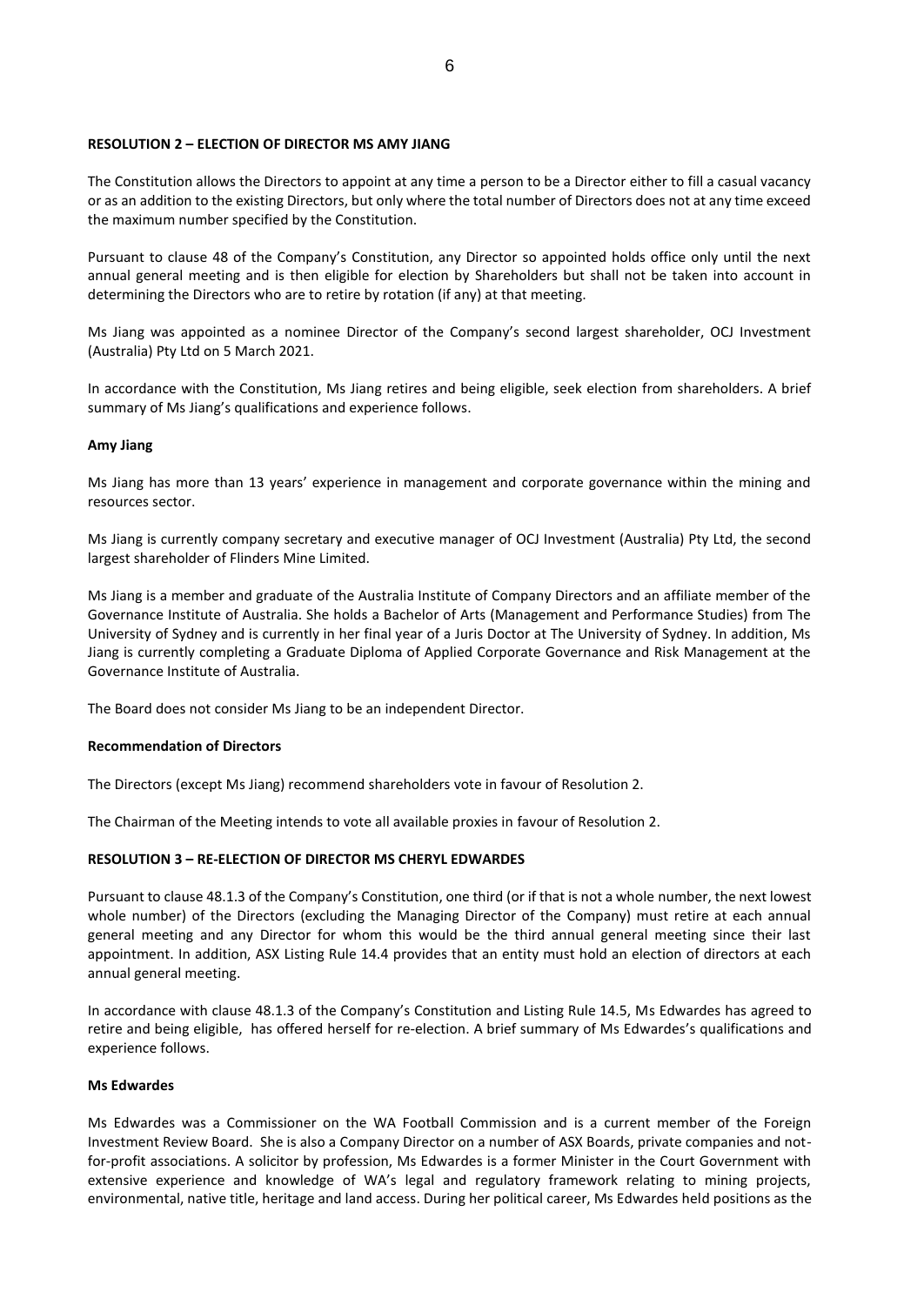first female Attorney General for Western Australia, Minister for Environment and Labour Relations, and was the Member for Kingsley for nearly 17 years.

Ms Edwardes chaired Atlas Iron through its near-death experience and remains a director. She also chairs Vimy Resources Limited (ASX.VMY), a development company in uranium; the Port Hedland International Airport, a joint venture company between AMP Capital and Infrastructure Capital Group; and is a director of AusCann Group Holdings Limited (ASX.AC8), a listed medicinal Cannabis company.

Ms Edwardes is a Senior Advisor in the Public and Government Affairs team at FTI Consulting, assisting clients with a range of complex statutory approvals required for resources and infrastructure projects. Ms Edwardes was awarded an Order of Australia in the Queen's Birthday Honours 2016 for "significant service to the people and Parliament of Western Australia, to the law and to the environment, and through executive roles with business, education and community organisations."

Ms Edwardes was also named in the 100 Women of Influence 2016, inducted into Western Australian Women's Hall of Fame 2016 and was a finalist in the Women in Resources Award 2015.

The Board considers Ms Edwardes to be an independent Director.

#### **Recommendation of Directors**

The Directors (except Ms Edwardes) recommend shareholders vote in favour of Resolution 3 on the basis that Ms Edwardes' skills and experience have and will continue to support the Company in achieving its strategic objectives.

The Chairman of the Meeting intends to vote all available proxies in favour of Resolution 3.

### **RESOLUTION 4 – REPLACEMENT OF CONSTITUTION**

Under section 136(2) of the Corporations Act, a company may modify or repeal its constitution or a provision of its constitution by special resolution of Shareholders. Accordingly, the Company seeks Shareholder approval to repeal and replace its Constitution by special resolution as set out below. A special resolution requires the approval of 75% of the votes cast by Shareholders present and eligible to vote (in person, by proxy, by attorney or, in the case of a corporate Shareholder, by a corporate representative) in order to be passed.

The Company's current Constitution was adopted in 2009. There have been a number of amendments to the ASX Listing Rules and Corporations Act since the Constitution was last adopted. In order to comply with the changes to the ASX Listing Rules and given the length of time since last approved, the Directors believe that it is preferable in the circumstances to replace the existing Constitution with the Proposed Constitution rather than to amend a multitude of specific provisions.

The Proposed Constitution is broadly consistent with the provisions of the existing Constitution and many of the changes are administrative or minor in nature. The Directors believe these amendments are not material nor will they have any significant impact on Shareholders.

It is not practicable to list all the changes to the Constitution in detail in this Explanatory Statement, however a summary of the proposed material changes is set out below.

A copy of the Proposed Constitution is available for review by Shareholders at the office of the Company. A copy of the Proposed Constitution can also be sent to Shareholders upon request to the Company Secretary.

Shareholders are invited to contact the Company if they have any queries or concerns.

### **Summary of material proposed changes**

A summary of material provisions of the Constitution is set out below. This summary is not exhaustive nor does it constitute a definitive statement of the rights and liabilities of Shareholders.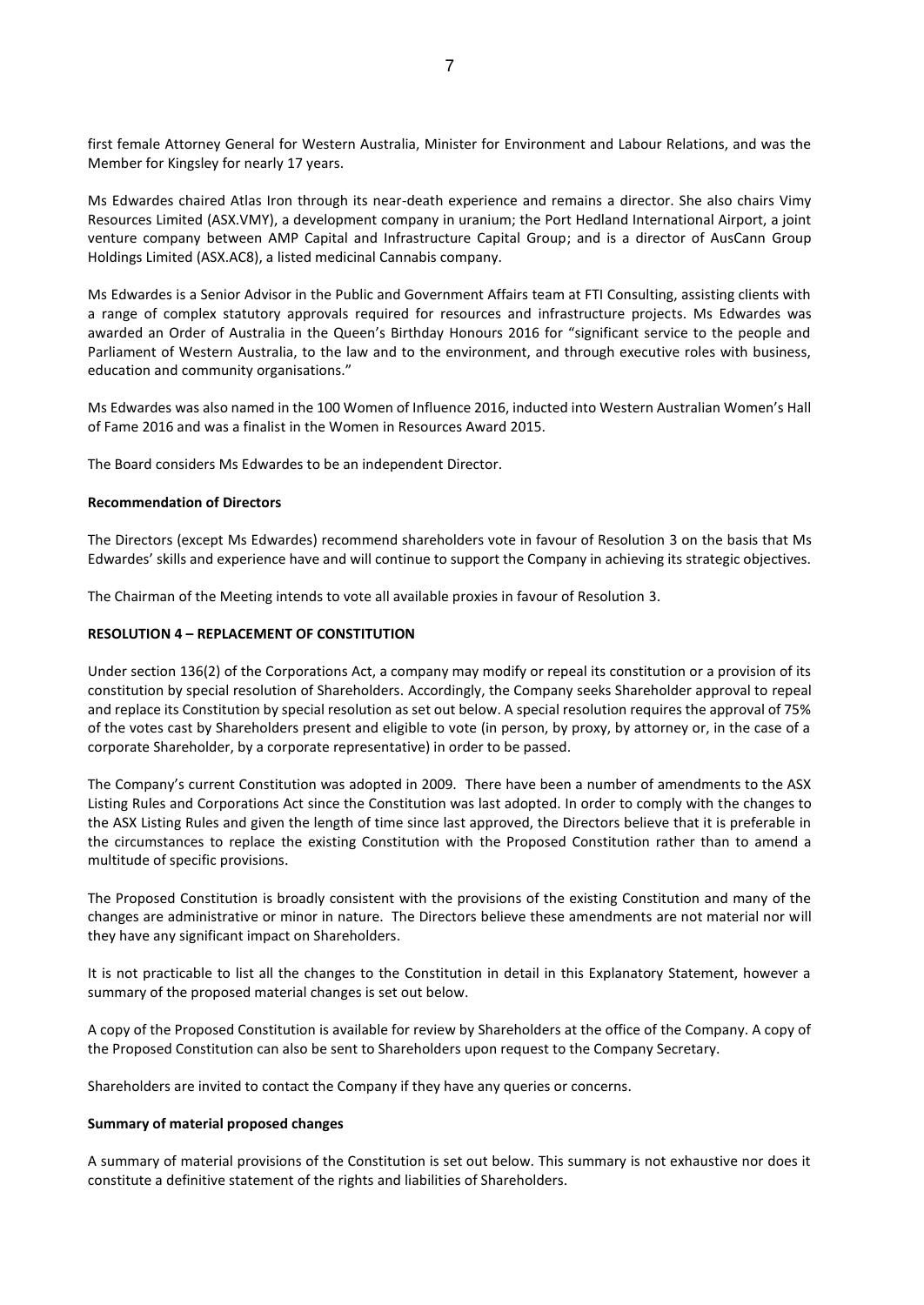#### *Voting at a general meeting*

At a general meeting of the Company, subject to any rights or restrictions attaching to any class of Shares, every Shareholder present in person or by proxy, representative or attorney has one vote on a show of hands and, on a poll, one vote for each fully paid Share held and a fraction of a vote for each partly paid Share held equivalent to the proportion which the amount paid (not credited) is of the total amounts paid and payable.

#### *Meetings of members*

Each Shareholder is entitled to receive notice of, attend and vote at, general meetings of the Company and to receive all notices and other documents required to be sent to Shareholders under the Constitution, the Corporations Act and the ASX Listing Rules.

#### *Dividends*

The Board may resolve to pay dividends to Shareholders and fix the amount of the dividend, the time for determining entitlements to the dividend and the timing and method of payment. For further information in respect of the Company's proposed dividend policy, see clauses 89 to 100.

### *Transfer of Shares*

Subject to the Constitution, Shares may be transferred by a proper transfer effected in accordance with the ASX Settlement Operating Rules, by a written instrument of transfer which complies with the Constitution or any other form approved by the Directors. The Company may participate in any computerised or electronic system for market settlement, securities transfer and registration conducted in accordance with the Corporations Act, the ASX Listing Rules or the ASX Settlement Operating Rules, or corresponding laws or financial market rules in any other country. The Board may refuse to register a transfer of Shares where permitted to do so under the Corporations Act, the ASX Listing Rules or the ASX Settlement Operating Rules. The Board must refuse to register a transfer of Shares when required to by the Corporations Act, the ASX Listing Rules or the ASX Settlement Operating Rules.

#### *Issue of further shares*

Subject to the Corporations Act, the ASX Listing Rules, the Constitution and the ASX Settlement Operating Rules, the Directors may issue, or grant options in respect of, or otherwise dispose of further shares on such terms and conditions as the Directors resolve.

### *Winding up*

Without prejudice to the rights of the holders of Shares issued on special terms and conditions, if the Company is wound up, the liquidator may, with the sanction of a special resolution of the Company, divide among the Shareholders in kind all or any of the Company's assets and for that purpose, determine how it will carry out the division between the different classes of Shareholders, but may not require a Shareholder to accept any Shares or other securities in respect of which there is any liability.

#### *Non-marketable parcels*

Subject to the Corporations Act, the ASX Listing Rules and the ASX Settlement Operating Rules, the Company may sell the Shares of one or more Shareholders who hold less than a marketable parcel of Shares (unless the Shareholder has notified the Company in writing before a specified date that they wish to retain their Shares).

### *Share buy-backs*

Subject to the Corporations Act and the ASX Listing Rules, the Company may buy back Shares on terms and at times determined by the Board.

#### *Variation of class rights*

Subject to the Corporations Act and the terms of issue of a class of shares, the rights attaching to any class of shares in the Company may be varied or cancelled:

- with the consent in writing of the holders of three-quarters of the issued shares included in that class; or
- by a special resolution passed at a separate meeting of the holders of those shares.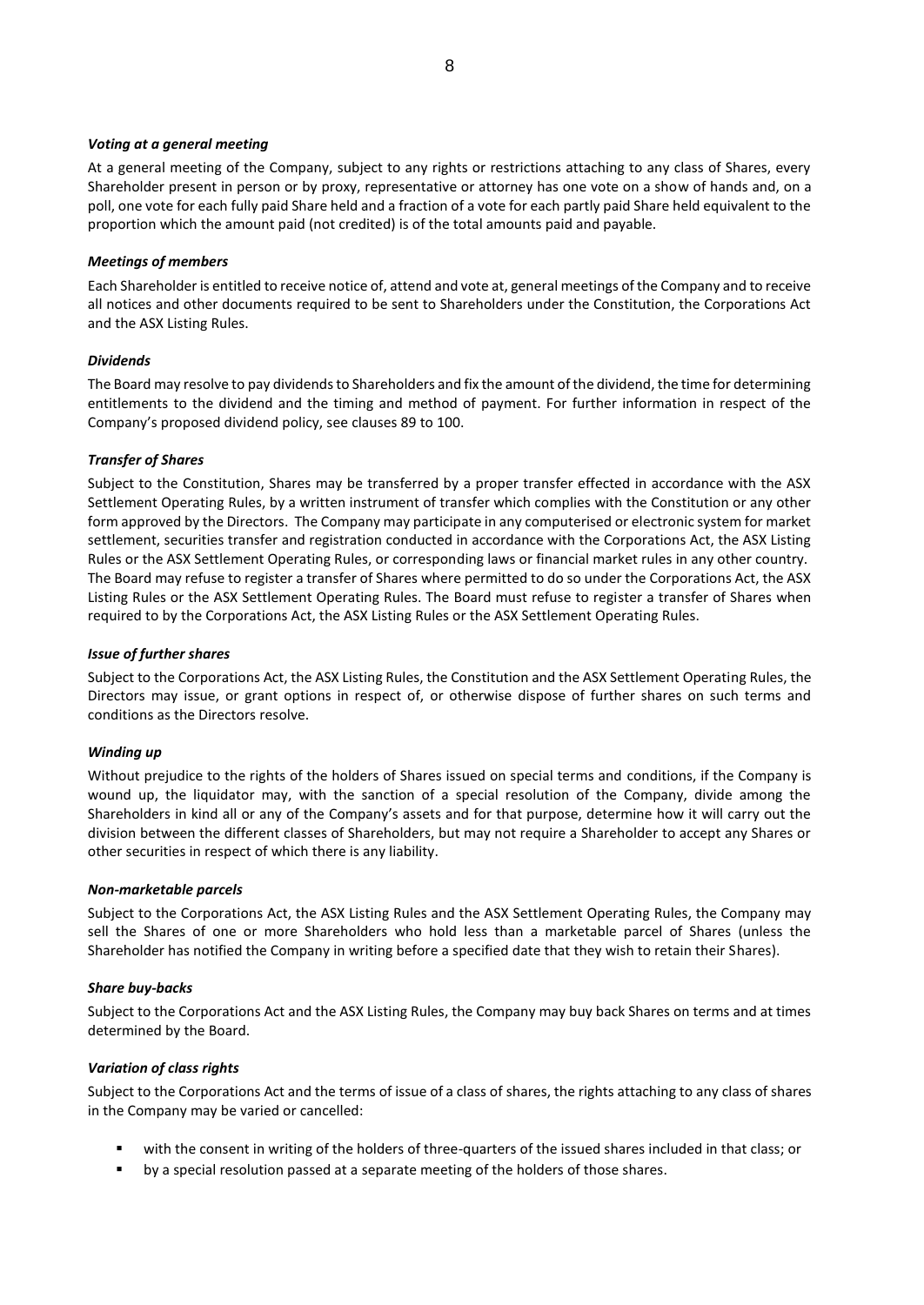In either case, in accordance with the Corporations Act, the holders of at least 10% of the votes in the class of shares, the rights of which have been varied or cancelled, may apply to a Court of competent jurisdiction to exercise its discretion to set aside such variation or cancellation.

#### *Dividend reinvestment plan*

The Directors may establish a dividend reinvestment plan (under which any Shareholder or any class of Shareholders may elect to reinvest cash dividends paid or payable by the Company by acquiring by way of issue or transfer (or both) Shares or other securities).

#### *Directors – appointment and rotation*

Under the Constitution, the minimum number of Directors that may comprise the Board is three and the maximum is ten. Directors are elected at annual general meetings of the Company. Retirement will occur on a rotational basis so that no Director (excluding the Managing Director) holds office without re-election beyond the third annual general meeting following the meeting at which the Director was last elected. The Directors may also appoint a Director to fill a casual vacancy on the Board or in addition to the existing Directors, who will then hold office until the next annual general meeting of the Company.

#### *Directors – voting*

Questions arising at a meeting of the Board will be decided by a majority of votes of the Directors present at the meeting and entitled to vote on the matter. Subject to the Corporations Act, each Director has one vote. Subject to the ASX Listing Rules, in the case of an equality of votes, the chairperson of a meeting has a casting vote in addition to his or her deliberative vote.

#### *Directors – remuneration*

Subject to the ASX Listing Rules, the Directors, other than an Executive Director, will be paid by way of fees for services up to the maximum aggregate sum of \$750,000 per annum or such other amount as may be approved by the Company in general meeting, see clauses 67 to 69. Shares, options, rights and other share-based payments may be provided to Non-Executive Directors and the value of any such Shares, options, rights and other share-based payments will not be included in the aggregate maximum. The Constitution also makes provision for the Company to pay all reasonable expenses of Directors in attending meetings and carrying on their duties.

#### *Indemnities*

The Company, to the extent permitted by law, indemnifies each person who is or has been an officer of the Company against:

- any liability (other than for legal costs) incurred by that person as a director or officer of the Company or its subsidiaries; and
- reasonable legal costs incurred by that person in defending an action for a liability of that person as an officer of the Company or its subsidiaries.

The Company, to the extent permitted by law, may make a payment (whether by way of an advance, loan or otherwise) to a Director in respect of legal costs incurred by that person in defending an action for a liability of that person.

The Company, to the extent permitted by law, may pay, or agree to pay, a premium for a contract insuring a person who is or has been a Non-Executive Director or officer against any liability incurred by that person as a Director or otherwise in connection with the Company's business.

### *Inspection of records*

Except as otherwise required by the Corporations Act, the Directors may determine whether and to what extent, and at what times and places and under what conditions, the financial records and other documents of the Company or any of them will be open for inspection by Shareholders other than Directors.

A Shareholder other than a Director does not have the right to inspect any financial records or other documents of the Company unless the Shareholder is authorised to do so by a Court order or a resolution of the Directors.

#### **Recommendation of Directors**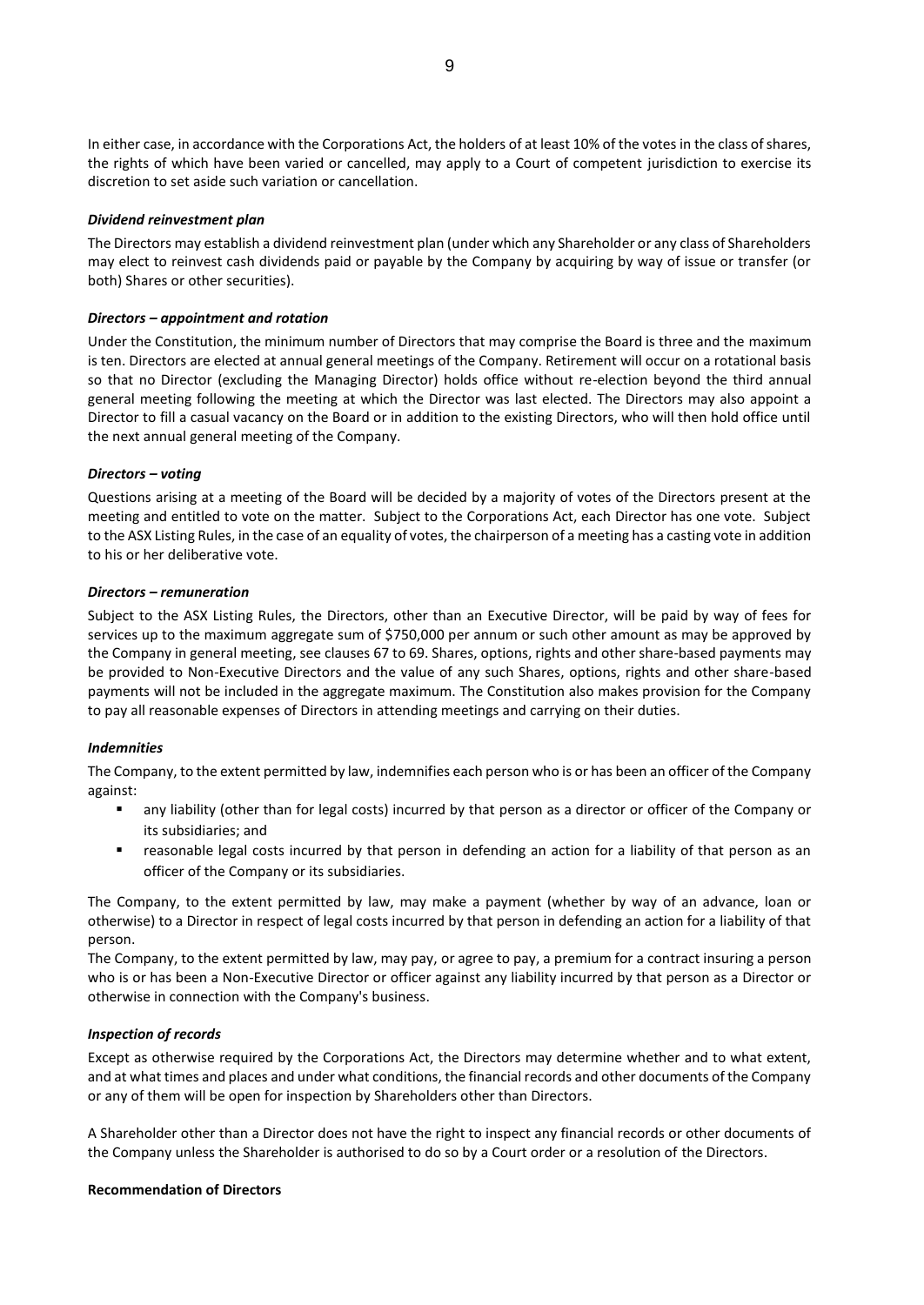The Directors consider the Proposed Constitution is in the interests of Shareholders and unanimously recommend that Shareholders vote in favour of Resolution 4.

The Chairman of the Meeting intends to vote all available proxies in favour of Resolution 4.

#### **RESOLUTION 5 – BOARD SPILL MEETING (CONTINGENT RESOLUTION)**

#### **Background**

Resolution 5 (**Spill Resolution**) is a contingent Resolution and will only be put to the Annual General Meeting and voted on if 25% or more of the votes cast on Resolution 1 are cast against the adoption of the Remuneration Report, which means the Company receives a "second strike". If less than 25% of votes cast are against the Remuneration Report at this Annual General Meeting, then there will be no "second strike" and Resolution 5 will not be put to the Annual General Meeting.

If put, the Spill Resolution will be considered as an ordinary resolution. If this Spill Resolution is passed and becomes effective, then it will be necessary for the Board to convene a further general meeting of Shareholders (**Spill Meeting**) within 90 days of this Annual General Meeting in order to consider the composition of the Board.

#### **Mechanics of the potential Spill Resolution**

Shareholders should note the following if the Spill Resolution is approved and a Spill Meeting is required to be held by the Company.

- (a) All of the Directors who remain in office as Directors at the time of the Spill Meeting and who were in office when the Board resolution to approve the Directors' Report was passed, being each of:
	- (i) Mr Neil Warburton;
	- (ii) Ms Cheryl Edwardes;
	- (iii) Ms Amy Jiang;
	- (iv) Mr James Gurry;
	- (v) Mr Michael Wolley; and
	- (vi) Mr Evan Davies,

(**Relevant Directors**) will automatically cease to hold office immediately before the end of the Spill Meeting. However, they may stand for re-election and be re-elected at the Spill Meeting.

- (b) No voting exclusions will apply to any resolutions appointing Directors at a Spill Meeting. Accordingly, there is no barrier for any Shareholder exercising their voting rights to support the re-appointment of the existing Directors at the subsequent Spill Meeting. If the Spill Resolution is passed, each of the Relevant Directors intends to stand for re-election at the Spill Meeting and if such Spill Meeting is held, may vote their own Shares in support of reappointment.
- (c) Shareholders will be able to put forward their own nominees for consideration and potential election at the Spill Meeting.

The Corporations Act requires the Company to have a minimum of three Directors (including at least two Directors who ordinarily reside in Australia). If, following the Spill Meeting, the Company has fewer than three Directors (including the Managing Director), then the persons with the highest percentage of votes in favour of their election at the Spill Meeting are taken to be appointed, even if less than half the votes cast on the Resolution were in favour of their appointment. If two or more persons have the same percentage of votes in favour of their appointment, the other Directors will choose one of those persons as the appointed Director.

The 4<sup>th</sup> edition of the ASX Corporate Governance Council's Corporate Governance Principles and Recommendations recommends that a listed entity should have a board of an appropriate size, composition, skills and commitment to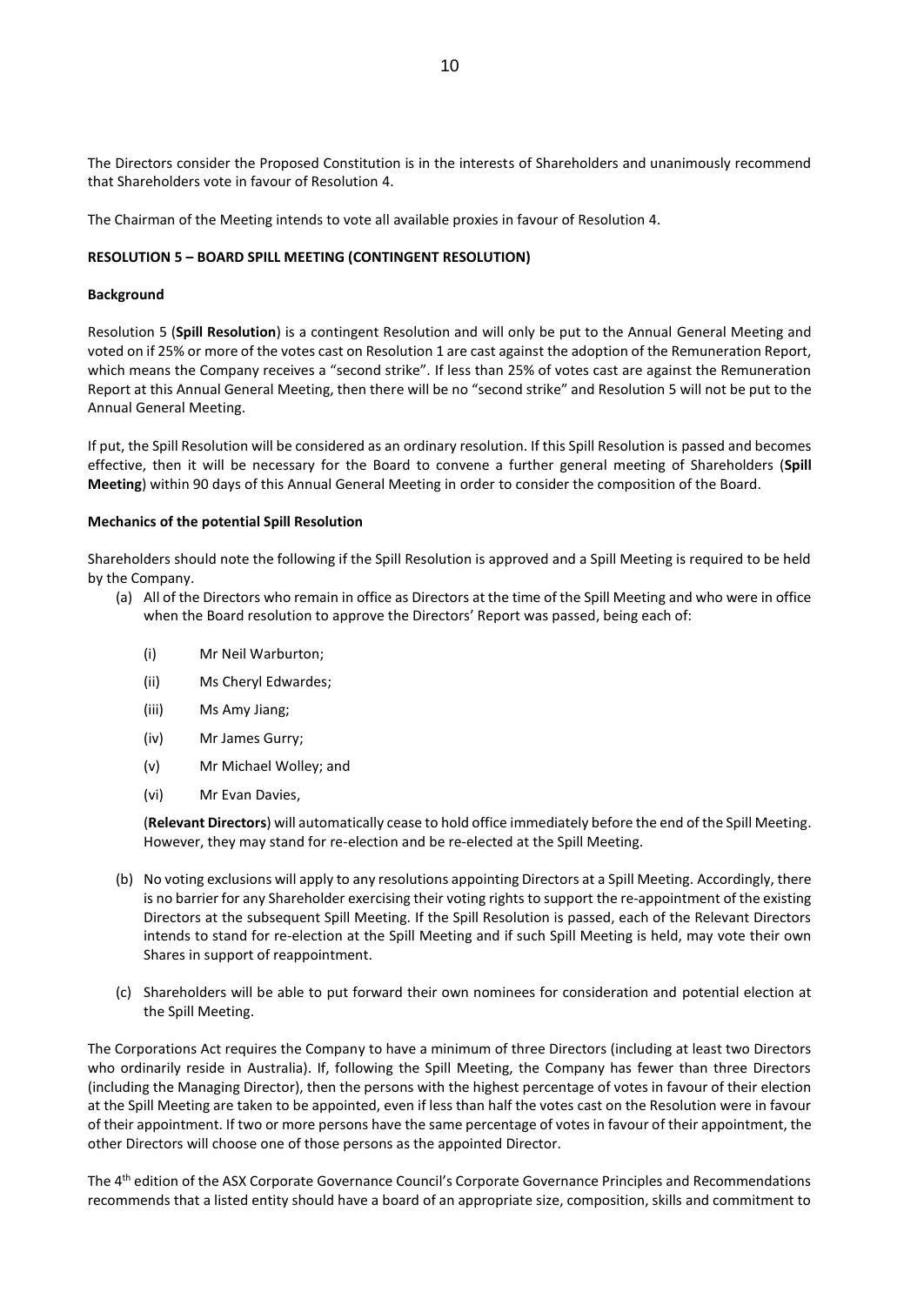enable it to discharge its duties effectively. The board also should be large enough to comprise a variety of perspectives and skills, and to represent the best interests of the Company as a whole. The skills and experience matrix of the current members of the Board may not be reflected in the Board elected as a result of the Spill Meeting.

#### **Consequences of voting "for" the Spill Resolution**

The impact of the Spill Resolution on the composition of the Board should be considered carefully by Shareholders. If the Spill Resolution is put to the Annual General Meeting and passes:

- (a) the Company will need to incur expenses (including legal, printing, mail out and registry costs);
- (b) the Spill Meeting is likely to disrupt the Board and the Company's focus away from core business operations due to the necessary diversion of resources and time toward organising the Spill Meeting;
- (c) there will be uncertainty as to the composition and continuity of the Board until the Spill Meeting is held. Such uncertainty may create instability within the Company and may have a negative effect on the Company's share price, and potentially on its operations; and
- (d) it is possible that the Relevant Directors will be re-elected at the Spill Meeting. Shareholders are urged not to vote "for" the Spill Resolution as a mere protest, with no intention of voting against the re-election of the Relevant Directors at the Spill Meeting, given the negative consequences of voting "for" the Spill Resolution set out above.

#### **Recommendation of Directors**

If Resolution 5 is put to Shareholders and you support your current Directors and wish them to continue as Directors, you should vote **against** the Spill Resolution (Resolution 5).

If it is required to be put to the Annual General Meeting, the Board unanimously recommends that Shareholders vote **AGAINST** Resolution 5.

The Chairman of the Meeting intends to vote all available proxies against Resolution 5.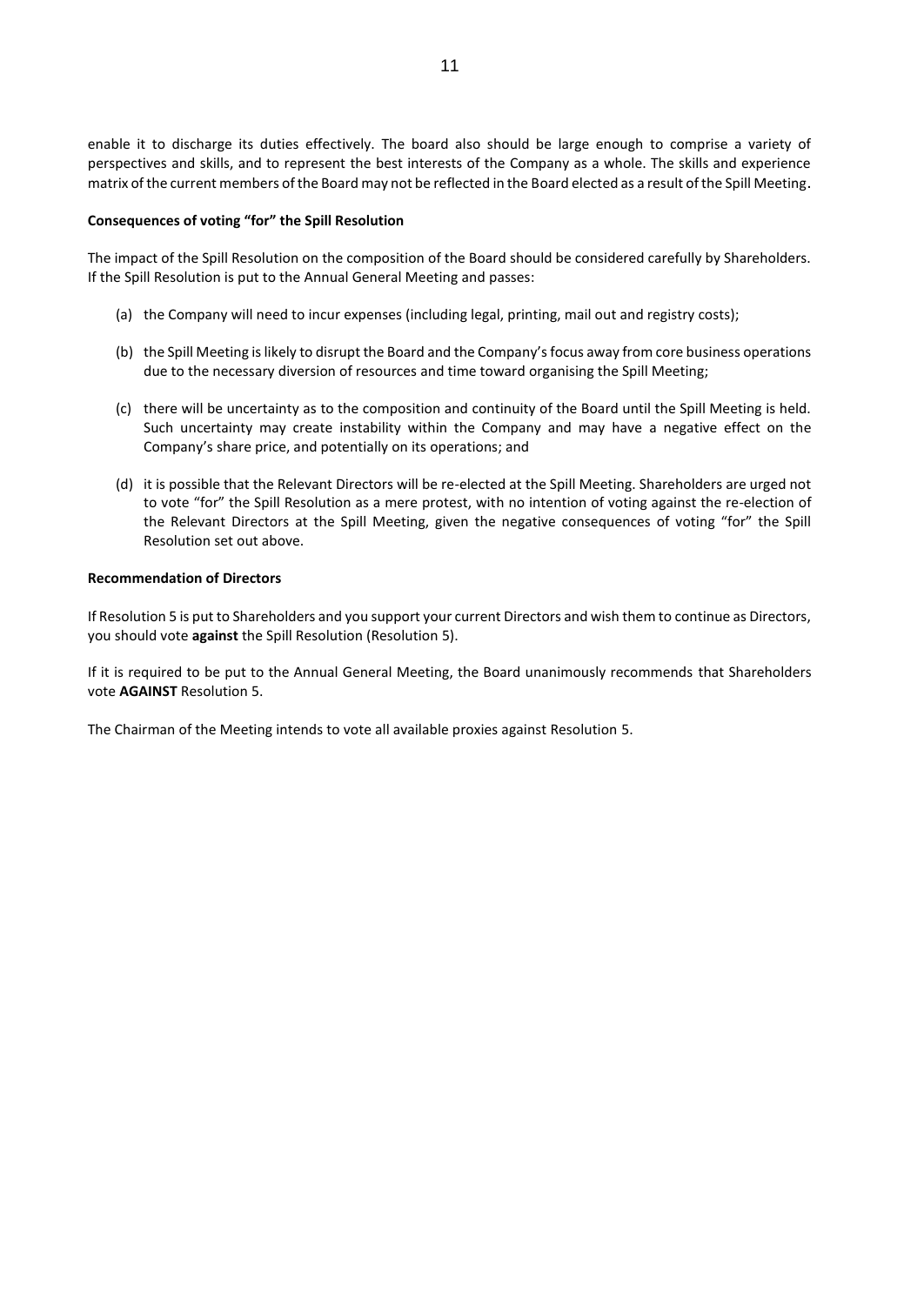#### **Definitions:**

**ASX** means the ASX Limited (ABN 98 008 624 691) or the securities market conducted by it (as the context requires).

**ASX Listing Rules** means the official listing rules of ASX, as amended and waived by ASX from time to time.

**Board** means the board of directors of the Company.

**Chairman** means the chairman of the Meeting.

**Constitution** means the constitution of the Company adopted on 6 November 2009.

**Corporations Act** means the *Corporations Act 2001* (Cth).

**Closely Related Parties** of the Company's KMP include a spouse or child of a KMP member, a child of the member's spouse, a dependent of the member or their spouse, any other family member who may be expected to influence the member, or be influenced by the member, in their dealings with the Company or companies a member controls.

**Director** means a director of the Company from time to time.

**Key Management Personnel** or **KMP** of the Company are, as adopted from the Australian Accounting Standards Board, those persons having authority and responsibility for planning, directing and controlling the activities of the Company, directly or indirectly, including any Director (whether executive or otherwise) of the Company.

**Meeting** means the annual general meeting of the Company the subject of this Notice.

**Notice of Meeting** or **Notice** means this notice of annual general meeting and includes the Explanatory Statement.

**Remuneration Report** means the remuneration report included in the Directors' report for the year ended 30 June 2021.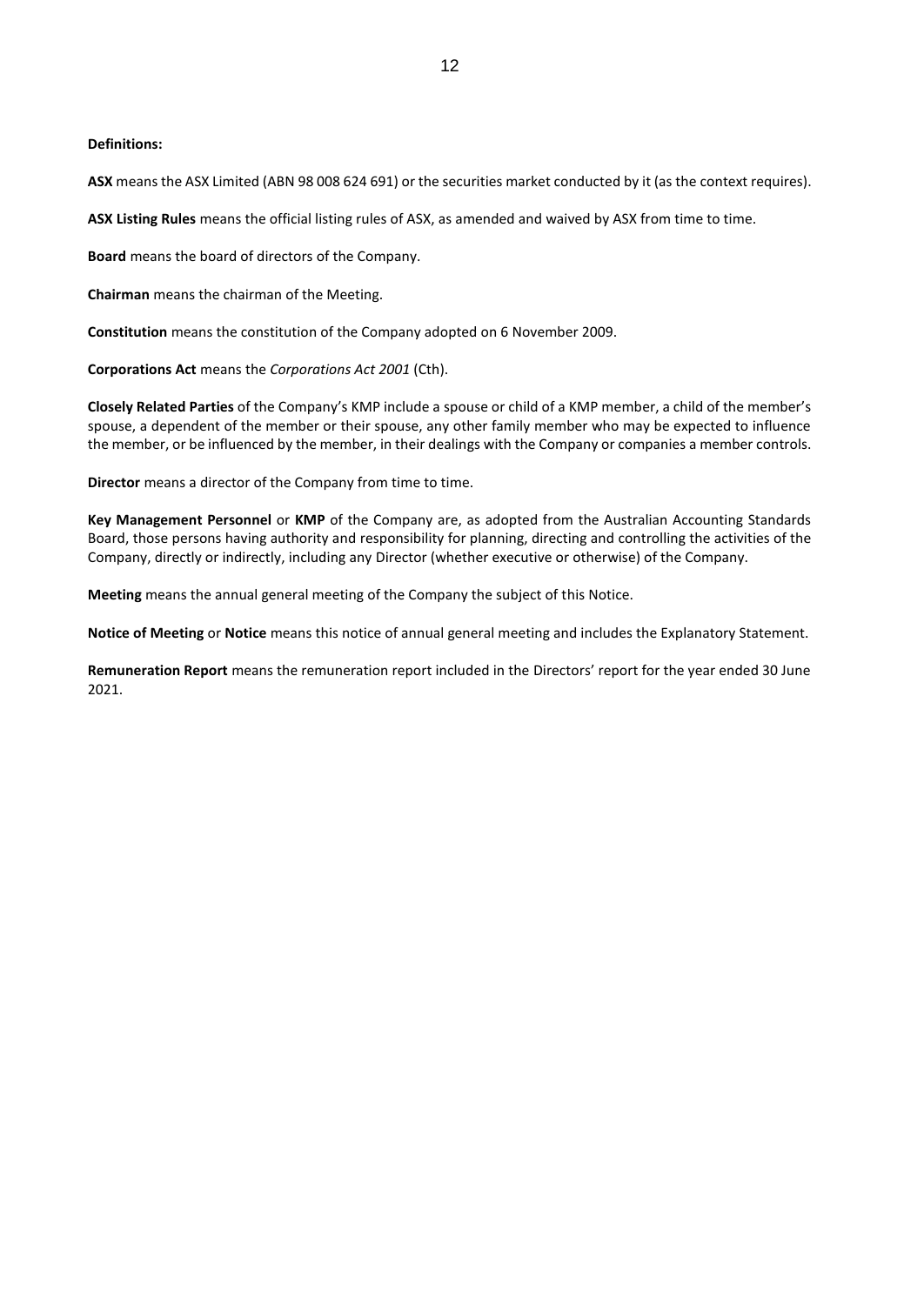# **VOTING INFORMATION AND NOTES**

#### 1. **Voting entitlement on a poll**

On a poll, each shareholder present (in person, by proxy, attorney or representative) has one vote for each fully paid share they hold.

#### 2. **Proxies**

A shareholder entitled to attend and vote at this meeting is entitled to appoint a proxy to attend and vote on the shareholder's behalf. If the shareholder is entitled to cast two or more votes at the meeting, the shareholder may appoint up to two proxies to attend and vote on the shareholder's behalf.

If a shareholder appoints two proxies, each proxy may be appointed to represent a specified proportion or number of the shareholder's votes. Absent this specification, on a poll, each proxy may exercise half the votes. If the shareholder appoints two proxies, neither proxy may vote on a show of hands.

A proxy can be either an individual or a body corporate and need not be a shareholder of the Company. If a shareholder appoints a body corporate as proxy, the body corporate will need to appoint an individual as its corporate representative and provide satisfactory evidence of this appointment.

If a shareholder's instruction is to abstain from voting for a particular item of business, the shareholders' votes will not be counted in computing the required majority on a poll.

To appoint a proxy, a proxy form must be signed by the shareholder or the shareholder's attorney duly authorised in writing. If the shareholder is a corporation, the proxy form must be signed in accordance with section 127 of the Corporations Act. To be effective, a proxy form (and, if it is signed by an attorney, the authority under which it is signed or a certified copy of the authority) must be received by the Company not later than 48 hours prior to the commencement of the meeting. Proxy form and authorities may be lodged:

- by post to Computershare Investor Services Pty Ltd, GPO Box 242, Melbourne VIC 3001, or;
- by facsimile to Computershare on (within Australia) 1800 783 447 or (outside Australia) +61 3 9473 2555 or the Company on +61 8 8132 7999; or
- electronically by casting votes online at *www.investorvote.com.au* and follow the prompts. To use this facility you will need your holder number (SRN or HIN), postcode and control number as shown on the proxy form. You will be taken to have signed the proxy form if you lodge it in accordance with the instructions on the website.

Custodian voting - For Intermediary Online subscribers only (custodians), please visit *www.intermediaryonline.com* to submit your voting intentions.

Shareholders who forward their proxy forms by fax must make available the original executed form of the proxy for production at the meeting, if called upon to do so.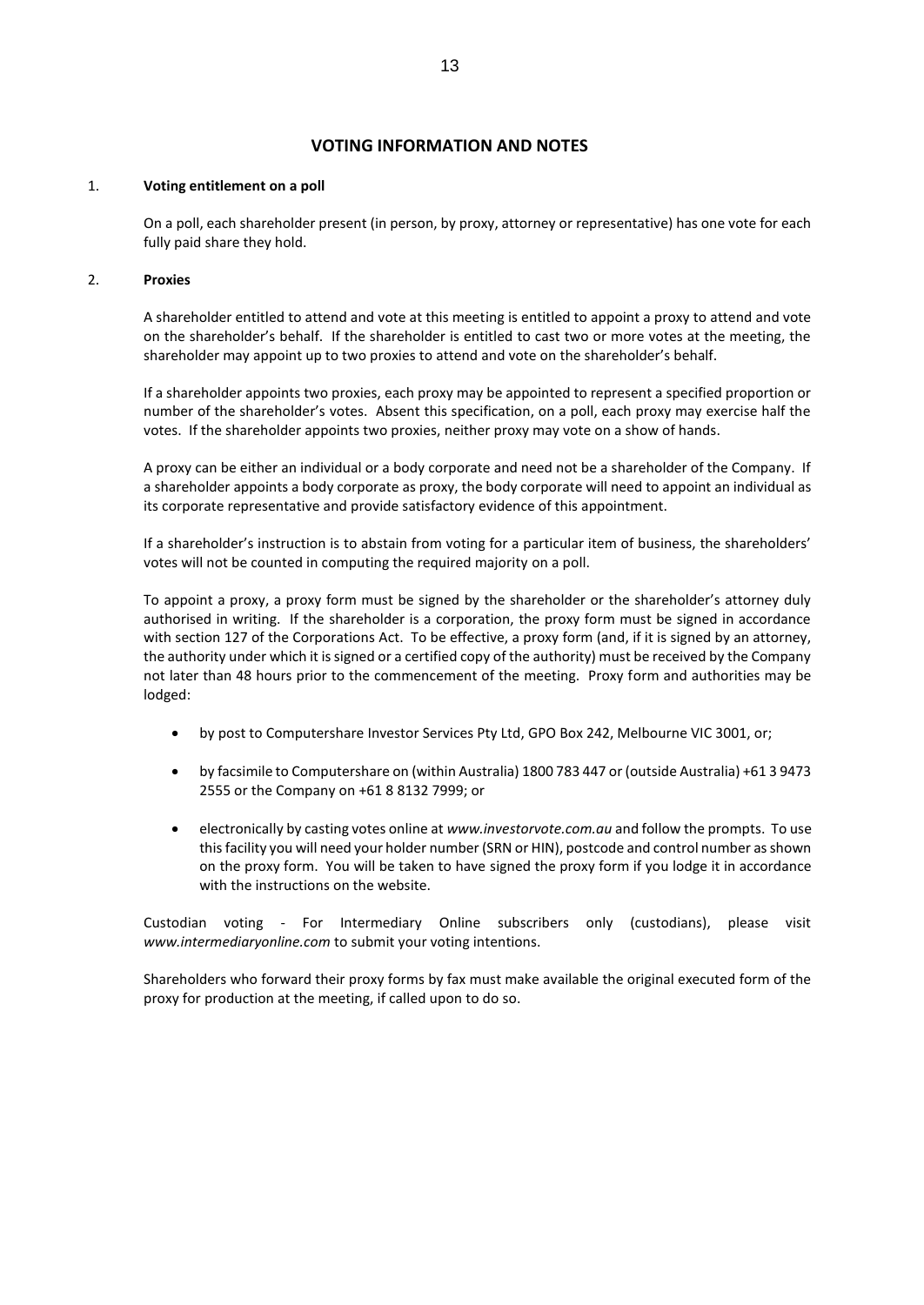#### *Chairman acting as proxy*

Shareholders may appoint the Chairman of the Meeting as their proxy.

Where the Chairman is appointed as a proxy by a shareholder entitled to cast a vote on a particular resolution and the proxy form specifies how the Chairman is to vote on the resolution (that is, a directed proxy), the Chairman must vote in accordance with that direction.

In relation to Resolution 1, if the shareholder has appointed the Chairman as their proxy and no voting direction has been given, the shareholder will be expressly authorising the Chairman to exercise the undirected proxy in respect of Resolution 1 even though the resolution is connected with the remuneration of members of the KMP of the Company. Please read the directions on the proxy form carefully, especially if you intend to appoint the Chairman of the meeting as your proxy.

Subject to any voting exclusions, the Chairman of the meeting intends to exercise all open proxies by voting in favour of Resolutions 1, 2, 3, 4 and 5.

#### 3. **Entitlement to vote at the meeting**

For the purpose of the meeting, shares in the Company will be taken to be held by those persons who are registered holders at 9.00am (WST) on 21 November 2021. Accordingly, transactions registered after that time will be disregarded in determining entitlements to attend and vote at the meeting.

Please note, only Shareholders may ask questions online once they have been verified. It may not be possible to respond to all questions. Shareholders are encouraged to lodge questions prior to the Meeting. A Shareholder who is entitled to vote at the Meeting may submit a written question to the Company in advance of the Meeting.

We ask that all pre-Meeting questions be received by the Company no later than five (5) business days before the date of the Meeting, being 18 November 2021. Any questions should be directed to [info@flindersmines.com.au](mailto:info@flindersmines.com.au)

#### 4. **Attending and Voting online**

Shareholders, or their attorneys, who wish to participate online may do so:

- from their computer, by entering the URL in their browser[: https://web.lumiagm.com;](https://web.lumiagm.com/) or
- from their mobile device by either entering the URL in their browser or by using the Lumi AGM app, which is available by downloading the app from the Apple App Store or Google Play Store.

If you choose to participate in the Meeting online, registration will be open at 8:00am WST. You can log in to the Meeting by entering:

- the Meeting ID, which is 353-422-735;
- your username, which is your SRN/HIN;
- your password, which is the postcode registered to your holding if you are an Australian securityholder. Overseas securityholders and proxy holders should refer to the Lumi Online Meeting Guide for their password details.

Attending the meeting online enables Shareholders to view the Meeting live and also to ask text-based questions and cast votes in the real time poll, at the appropriate time. Please note that if you join the Meeting online as a Shareholder, any proxy vote previously lodged will be withdrawn. Consequently, for your vote to count you will need to use the voting button in the Lumi software at the time the Chair calls a poll.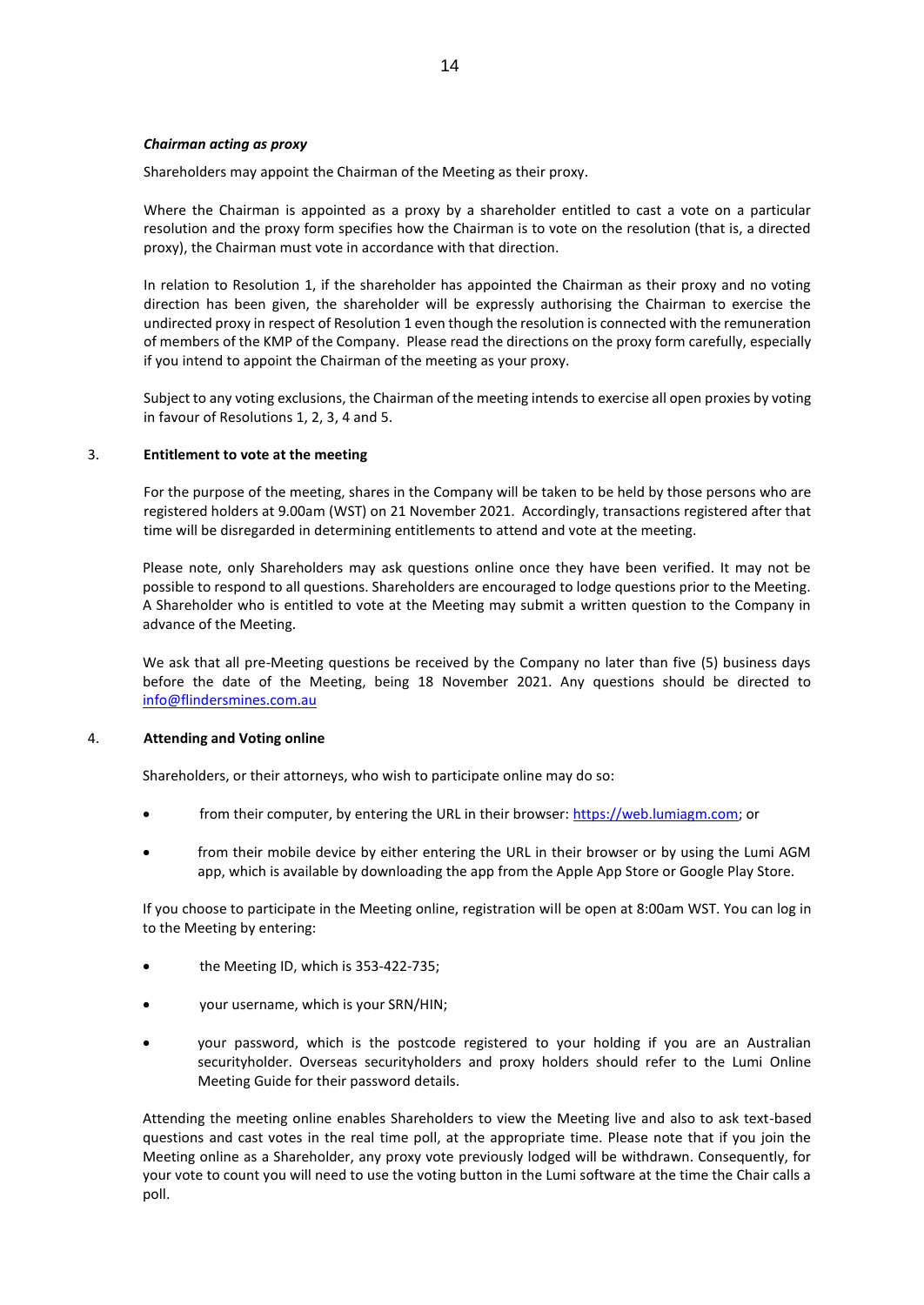Further details are set out in the Lumi Online Meeting Guide annexed to this Notice of Annual General Meeting as Annexure A.

# 5. **Quorum**

The Constitution of the Company provides that 10 shareholders present in person, by proxy, attorney or body corporate representative shall be a quorum for a general meeting of the Company.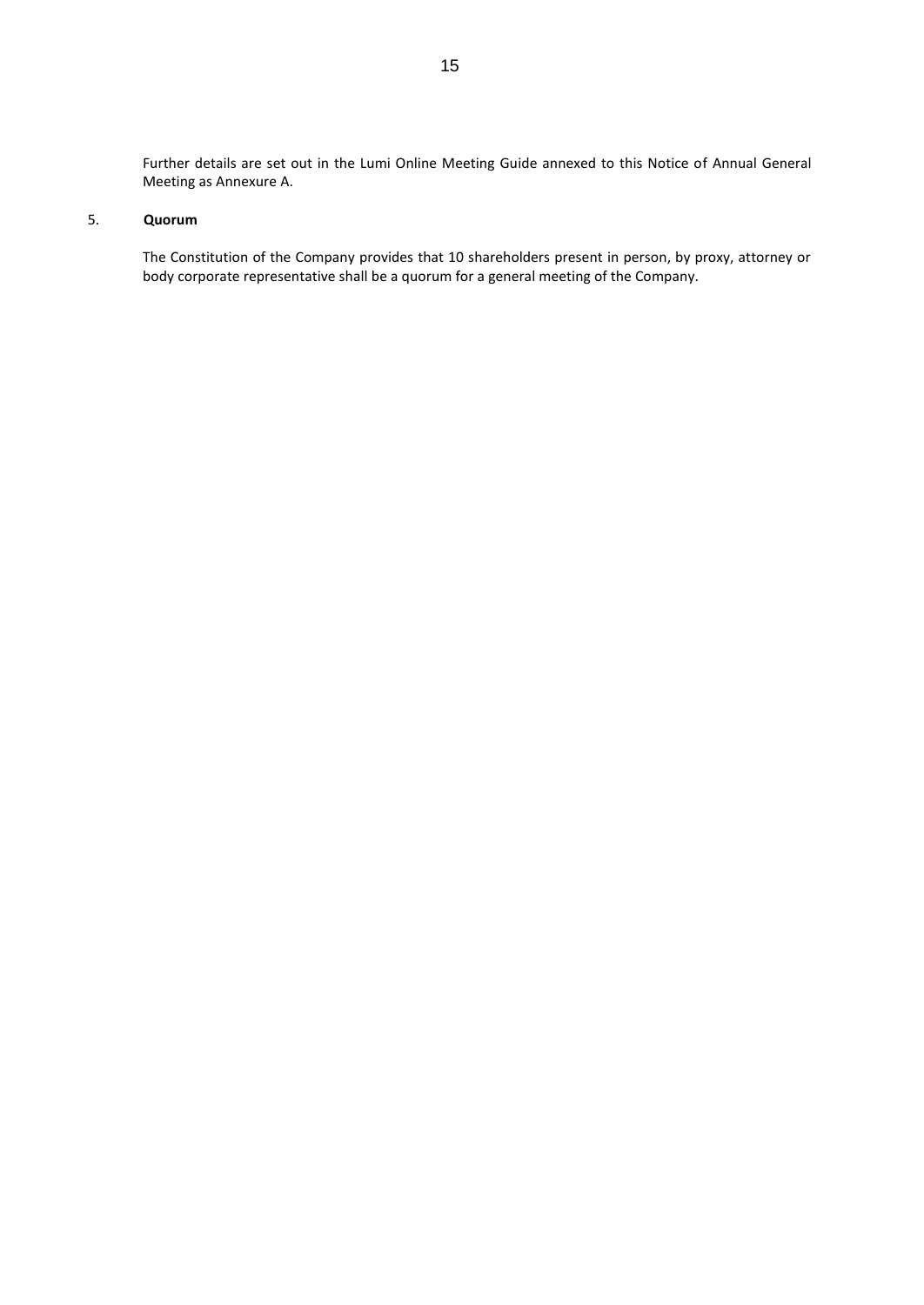

**Flinders Mines Limited**<br>ABN 46 091 118 044

# **Need assistance?**

**Phone:**

**Online:**



1300 850 505 (within Australia) +61 3 9415 4000 (outside Australia)

www.investorcentre.com/contact



# **YOUR VOTE IS IMPORTANT**

For your proxy appointment to be effective it must be received by **9:00 AM (AWST) on Sunday, 21 November 2021.**

# **Proxy Form**

# **How to Vote on Items of Business Lodge your Proxy Form:**

All your securities will be voted in accordance with your directions.

#### **APPOINTMENT OF PROXY**

**Voting 100% of your holding:** Direct your proxy how to vote by marking one of the boxes opposite each item of business. If you do not mark a box your proxy may vote or abstain as they choose (to the extent permitted by law). If you mark more than one box on an item your vote will be invalid on that item.

**Voting a portion of your holding:** Indicate a portion of your voting rights by inserting the percentage or number of securities you wish to vote in the For, Against or Abstain box or boxes. The sum of the votes cast must not exceed your voting entitlement or 100%.

**Appointing a second proxy:** You are entitled to appoint up to two proxies to attend the meeting and vote on a poll. If you appoint two proxies you must specify the percentage of votes or number of securities for each proxy, otherwise each proxy may exercise half of the votes. When appointing a second proxy write both names and the percentage of votes or number of securities for each in Step 1 overleaf.

**A proxy need not be a securityholder of the Company.**

### **SIGNING INSTRUCTIONS FOR POSTAL FORMS**

**Individual:** Where the holding is in one name, the securityholder must sign.

**Joint Holding:** Where the holding is in more than one name, all of the securityholders should sign.

**Power of Attorney:** If you have not already lodged the Power of Attorney with the registry, please attach a certified photocopy of the Power of Attorney to this form when you return it.

**Companies:** Where the company has a Sole Director who is also the Sole Company Secretary, this form must be signed by that person. If the company (pursuant to section 204A of the Corporations Act 2001) does not have a Company Secretary, a Sole Director can also sign alone. Otherwise this form must be signed by a Director jointly with either another Director or a Company Secretary. Please sign in the appropriate place to indicate the office held. Delete titles as applicable.

### **PARTICIPATING IN THE MEETING**

#### **Corporate Representative**

If a representative of a corporate securityholder or proxy is to participate in the meeting you will need to provide the appropriate "Appointment of Corporate Representative". A form may be obtained from Computershare or online at www.investorcentre.com under the help tab, "Printable Forms".

#### **Online:**

Lodge your vote online at

www.investorvote.com.au using your secure access information or use your mobile device to scan the personalised QR code.

Your secure access information is



**SRN/HIN: Control Number: 185546**

For Intermediary Online subscribers (custodians) go to www.intermediaryonline.com

**By Mail:**

Computershare Investor Services Pty Limited GPO Box 242 Melbourne VIC 3001 Australia

**By Fax:**

1800 783 447 within Australia or +61 3 9473 2555 outside Australia



**PLEASE NOTE:** For security reasons it is important that you keep your SRN/HIN confidential.